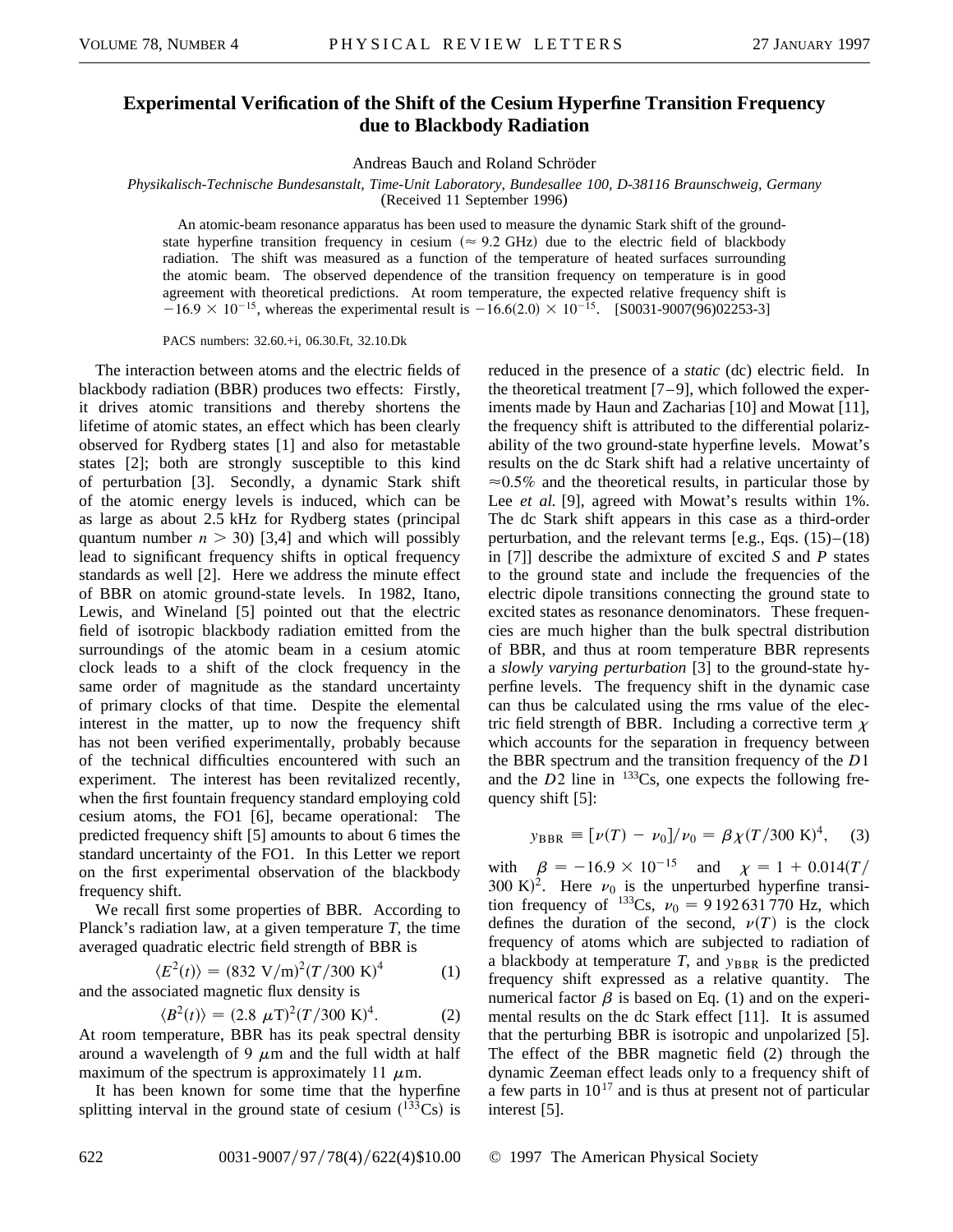We used an experimental atomic beam resonance apparatus with separated oscillatory fields [12] to observe the frequency shifting effect of BBR. The device, named CSX, has been operated in the Time-Unit Laboratory of the Physikalisch-Technische Bundesanstalt (PTB) since 1983 and was described in detail previously [13,14]. Briefly, the CSX is a frequency standard with magnetic state selection, an interaction length of 0.79 m, given by the length of the microwave cavity, and a mean velocity of  $405 \text{ m/s}$  of the atoms contributing to the hyperfine resonance signal. During our experiments, the atomic flux was chosen such that the short-term frequency instability, expressed by the Allan standard deviation  $\sigma_y(\tau)$ , was  $3.5 \times 10^{-12}/(\tau/s)^{1/2}$ . Frequency measurements were made using PTB's primary clock CS2 as a reference [15], and the relative frequency difference  $y_{XR} := [v(CSX) - v(CS2)]/v(CS2)$  was recorded. Here  $\nu(CS2)$  and  $\nu(CSX)$  are the clock transition frequencies of the CS2 and the CSX, respectively, corrected for all systematic frequency shifts [12,15] except for the CSX cavity phase difference (see below). The combined frequency instability was  $\sigma_y(\tau = 1d) = 18 \times 10^{-15}$  and  $\sigma_y(\tau = 7d) = 7 \times 10^{-15}$  during normal CSX operation (data points at  $T_{\rm BBR} \approx 300$  K in Fig. 3) and thus at the level which is estimated from the known noise sources in the clocks [12].

Equation (3) predicts a relative frequency shift of only about  $10^{-13}$ , even if the BBR source temperature is increased by as much as 200 K above room temperature. In order to observe the effect we took an approach which was already suggested in [5]. The atomic-beam path within the interaction region of the CSX was partially surrounded with tubes which could be heated by up to 200 K above room temperature. Figure 1 shows schematically the experimental setup with some details of the heated tubes and the temperature measurement. For technical reasons, the heated region was split into two parts, each 0.25 m in length. The tubes were surrounded by two coaxial reflective shields and were suspended with low thermal conductance from the support structure inside the CSX (not shown in Fig. 1). This was done in order to reduce the heat load on the microwave cavity, which finally warmed up by only 12 K when the heated tubes were at their maximum temperature of 485 K. Heating



FIG. 1. Sketch of the experimental setup. The standard constituents of an atomic-beam resonance apparatus are shown very schematically, whereas the microwave cavity and the heated tubes are shown in larger detail.  $T_{H1}-T_{H4}$  and  $T_{CO}$ ,  $T_{CC}$ , and  $T_{CD}$  indicate the positions of the thermocouples attached to the heated tubes and the cavity, respectively.

was performed by passing dc currents through four wires along the tubes. This had to be done without destroying the homogeneity of the weak quantization field,  $B_c =$ 15.7  $\mu$ T. We chose a cycling mode, separating 2 or 3 min of heating from 9 min of taking frequency data. During the latter interval the dc current was switched off and the temperature of the tubes dropped by a few Kelvin exponentially with a time constant of 80 min. The temperature was measured using four thermocouples shown in Fig. 1, which allowed us to determine the temperature profile along the surface of the tubes and the time average of the temperature during the 9 min measurement interval.

The inner surface of the tubes was painted with 3M Nextel black paint [16] and served as the source of thermal radiation. The emissivity of the surface, averaged over the BBR spectrum, is estimated from data on the hemispherical spectral reflectance of the paint at room temperature [17] to be 0.961(5). The atomic beam passes along the axis of the tubes. The on-axis intensity of BBR was calculated by integrating over the spectral emittance of the surface of the tubes. The emittance was determined from the spatial distribution of the temperature  $(T<sup>4</sup>)$ , averaged over the 9 min measurement interval, and the assumption of BBR emission according to Lambert's law of cosines. This assumption is reasonably well fulfilled for the paint [17]. BBR is concentrated to the region inside the two heated tubes as shown in Fig. 2. The timeaveraged temperature in the central section of a tube is named  $T_{\text{BBR}}$  further on. Based on the BBR intensity profile (Fig. 2), on the temperature  $T_{\text{BBR}}$  and on Eq. (3), we obtained prediction values of the frequency shift, e.g.,  $y_{BBR} = -69 \times 10^{-15}$  at the highest temperature used during the experiments. The systematic uncertainty of the predictions is estimated to about 5%, relatively, based on



FIG. 2. Normalized intensity of blackbody radiation which is emitted from the inner surface of the heated tubes in the interaction region of the CSX. The calculation included integration over the surface emittance as given by the temperature distribution along the heated tubes and the assumption of BBR emission according to Lambert's law of cosines. Outside the tubes, the BBR intensity is assumed to correspond to the temperature of the CSX vacuum tank. The two arrows indicate the beginning and the end of the drift region of the cavity (see Fig. 1.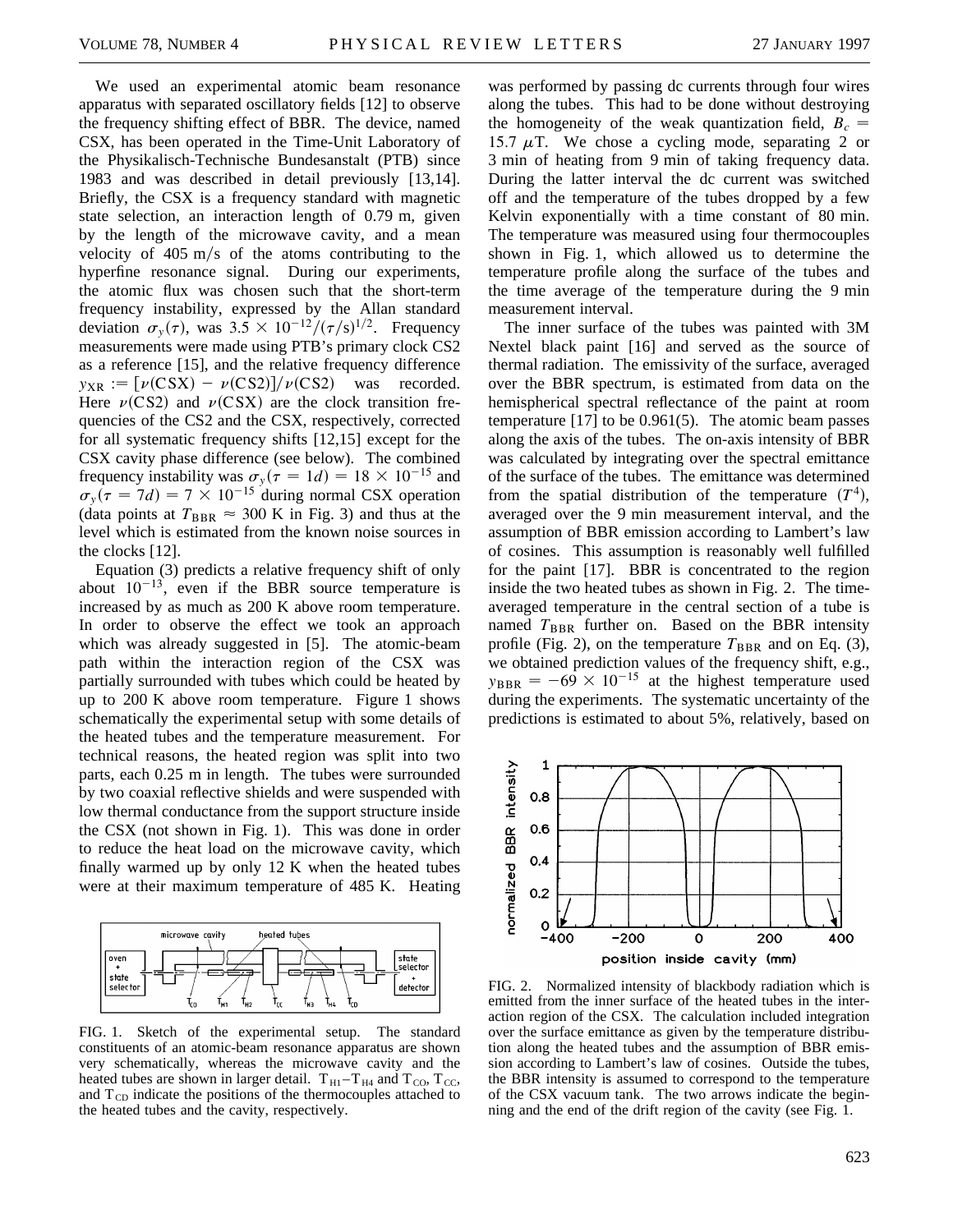the uncertainty of the temperature measurement (absolute value and profile), of the emissivity of the surface of the tubes, and of  $\beta$  in Eq. (3) [5,9].

Observation of the small predicted effect required careful control of all systematic frequency shifts aside from the BBR effect. In particular, we studied the impact of the heat generated inside the apparatus on its performance. It was expected that an increase of the cavity temperature would entail a change of the dimensions of the microwave cavity, resulting in a change of the resonance frequency and eventually of the end-to-end phase difference  $\phi$  of the cavity. When the cavity resonance frequency is detuned from  $\nu_0$ , one has to expect a shift of the realized clock transition frequency. The effect, commonly named cavity pulling [12], was of order  $10^{-15}$  only, mostly because of the low loaded cavity *Q* value employed in our cavity design. The realized cavity design, however, entailed a significant sensitivity of  $\phi$  on the temperature of the cavity: In the case of a weakly coupled cavity,  $\phi$  is proportional to the difference in the electrical length,  $\Delta L$ , between the two arms of the cavity with respect to the central feed junction, but it is insensitive to the total length of the cavity. Only a weak impact of temperature through a change of  $\Delta L$  could be expected in this case. In our case, however, the coupling is tight—the loaded *Q* value is only 400—and the fields in the cavity close to the feed are distorted with respect to the intrinsic mode pattern. As De Marchi *et al.* pointed out [18],  $\phi$  becomes, in this case, proportional to  $D\Delta L(D > 1)$ , *D* not only depending on the coupling parameters, but also on the cavity dimensions and thus annoyingly also on its temperature.

We decided to study separately the impact of both the temperature distribution along the cavity and of the mean temperature on the CSX clock frequency. Three thermocouples were attached to the waveguide (see Fig. 1 for the notation). At first we introduced a large temperature gradient along the cavity by heating only one of the tubes at a time.  $\nu(CSX)$  decreased by  $260 \times 10^{-15}$  when the temperature difference  $T_{\text{CO}}-T_{\text{CD}}$ was increased by 1 K. Next we analyzed the influence of the mean cavity temperature. Here we had to separate between the effect of the dimensional sensitivity of  $\phi$ and the effect of BBR under study. We varied the cavity temperature by up to 15 K simply by adjusting the temperature in the CSX laboratory between 288 K and 303 K. In doing so the intensity and spectrum of BBR inside the CSX was not significantly altered and only the cavity effect showed up in frequency changes. The clock frequency was decreased by 7.2  $\times$  10<sup>-15</sup> in relative units when  $T_{\text{CC}}$  was increased by 1 K. The magnitude of both effects is larger by a factor of 2 to 3 than a first estimate based on De Marchi's theory [18] and deserves further studies.

Having these experimental data at hand, we were able to calculate and apply corrections to all data taken when BBR was admitted and to eliminate the unwanted effects

to a large extent. Figure 3 depicts the frequency measurement results  $y_{XR}$  as a function of the relevant temperature  $T_{\rm BBR}$ , which were corrected to demonstrate only the effect of BBR. Each point represents a 5 to 7 day average value. The data are shown together with the predicted frequency shifts which were normalized to the experimental results at room temperature. Here the measurement value of  $y_{XR}$ corresponds to the CSX frequency offset with respect to the CS2 which is attributed to the stationary cavity phase difference  $\phi$ .

The predicted decrease of the clock frequency with increasing temperature  $T_{BBR}$  is clearly confirmed. As there is no reason to question the  $T<sup>4</sup>$  dependence of the frequency shift which follows from Planck's radiation law, we interpret the results in terms of  $\beta$  in Eq. (3). A polynomial fitted to the data yielded  $\beta_e = -16.6(2.0) \times$  $10^{-15}$ . Clearly the uncertainty obtained in our study is larger than that of the previous dc measurements [10,11], and the difference between our experimental value and the previously accepted value of  $\beta$  is insignificant. In our case the uncertainty is dictated by the limited number of data points and the frequency instability of the CSX and the reference clock. The frequency deviation of the individual data points from the polynomial regression corresponds to a frequency instability of  $9.5 \times 10^{-15}$ , which is obviously about 35% larger than observed in normal operation of the CSX without heating the tubes. A possible reason for this is that the changes of  $\phi$  with temperature could not be estimated accurately enough. Here it proved as a drawback that in case of the CSX a reversal of the direction of the atomic beam—the traditional method to measure the  $\phi$  in primary clocks [12,15]—could not be made.

From a fundamental point of view the realization of the time unit second has to rely on the observation of unperturbed atoms and, in view of this, a perturbation of the ground state energy levels of cesium has not been taken into account properly until recently. Within our



FIG. 3. Experimental frequency data  $y_{XR}$  ( $\square$ ) as a function of temperature  $T_{\rm BBR}$  in comparison with the predicted frequency shifts  $(+)$  due to BBR. The solid line is a polynomial through the prediction values, facilitating the interpretation of the data.